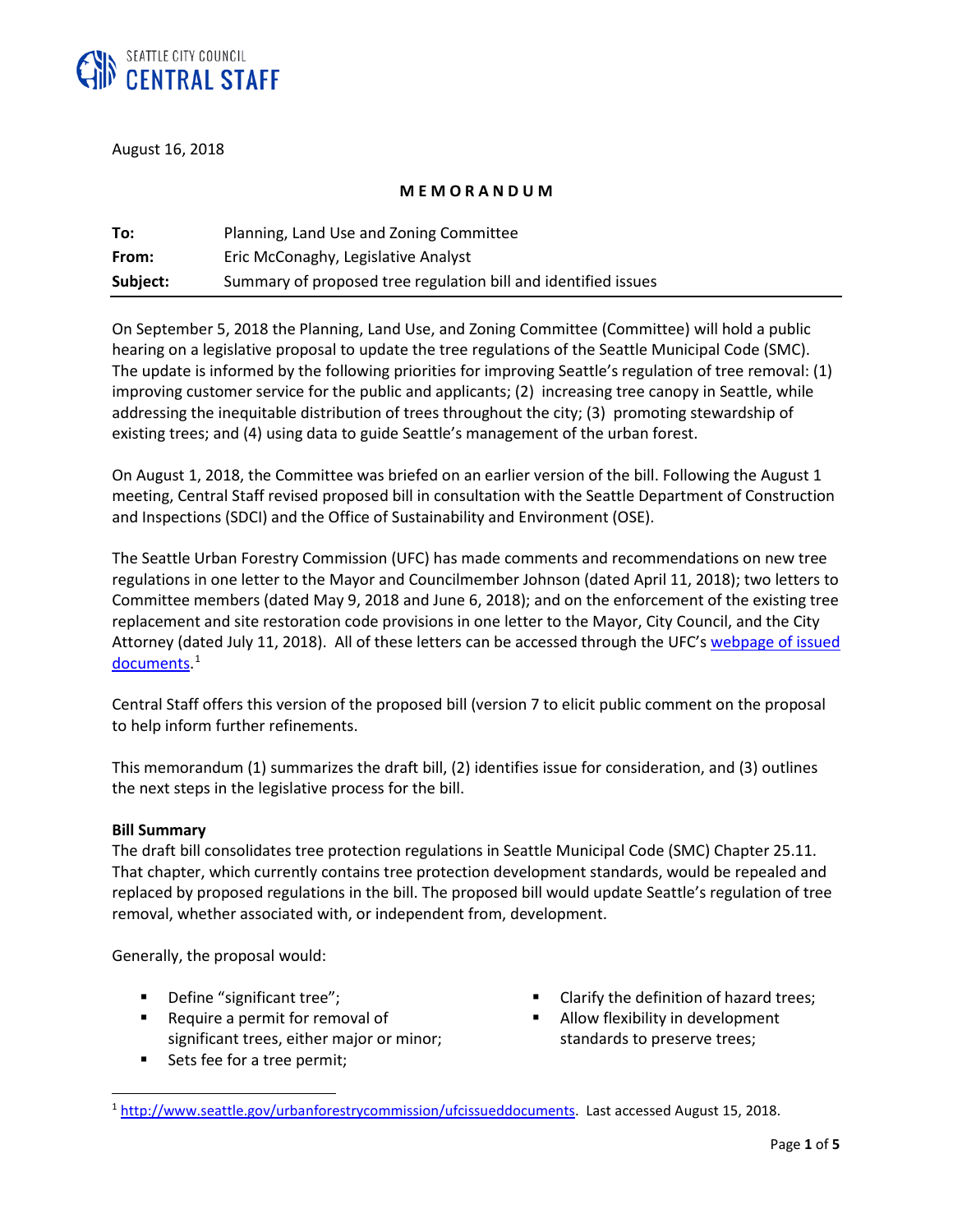- **Establish requirements for the** replacement of trees;
- **Allow for in-lieu payment when tree** replacement is required;
- **Specify tree retention requirements;** and
- Update enforcement provisions for tree regulations.

Practically, the bill (1) amends SMC 22.900C.010 to add fees to the land use fee table for the proposed new tree removal permits; (2) amends SMC 23.44.008 by removing regulatory language dealing with trees as part of single-family development proposals made redundant by provisions of the new SMC Chapter 25.11; (3) repeals the current Chapter 25.11 Tree Protection; and (4) replaces Chapter 25.11 with the proposed, new Chapter.

# **The New Chapter 25.11 Tree Regulations**

 $\overline{a}$ 

The proposed regulations of the new Chapter 25.11 rely upon the definition of "significant tree," meaning any tree six inches or greater in diameter at standard height (DSH).<sup>[1](#page-1-0)</sup> If a person wishes to remove a significant tree from a property, then the proposed regulations require that person to obtain approval. The proposal would require a permit for approval of tree removal in two types, major or minor, generally depending upon the initial and resulting amount of tree canopy cover on the lot and if the tree removal is associated with development activity or not.

The minor permit is intended for limited tree removal and is meant to be relatively easy to apply for and administer at a low fee. The major permit is intended for large tree removal, or the removal of several trees. The major permit would be more complex in application and would require a commensurately higher staff review and fee. The choice of a tiered approach addresses the concern for preservation of large trees and groves of trees while aiming to increase permit applications for removal of trees, as opposed to removal without a permit. The data gathered on the permit applications would be used to inform the administration of tree removal applications and the City's stewardship of the citywide tree canopy.

The proposed bill also clarifies that emergency tree removal is exempt from the tree removal regulations while the removal of a hazardous tree would require a minor tree removal permit. The determination of what constitutes emergency removal and what determines the hazardous condition of a tree is based in the International Society of Arborists Tree Risk Assessment Qualification (TRAQ) method. The TRAQ method provides the means to assess the risk posed by a tree, extreme for emergency removals and high for hazard trees.

The new regulations rely upon requirements for tree canopy cover as a percentage of lot area, including any right-of-way abutting the lot. The requirements are derived from the aspirational goals for tree canopy cover established per tree canopy management unit (TCMU). TCMUs are composed of one or more zoning types, in the Urban Forest Stewardship Plan<sup>[2](#page-1-1)</sup>. These requirements are shown below.

<span id="page-1-0"></span> $1$  "DSH" means diameter of a tree at the standard height of 54 inches above ground. On uneven surfaces the DSH is measured from the high side of the level of the ground.

<span id="page-1-1"></span><sup>&</sup>lt;sup>2</sup> Adopted by Resolution 31477, in 2013[. http://clerk.seattle.gov/~scripts/nph](http://clerk.seattle.gov/%7Escripts/nph-brs.exe?s1=urban+forest&s3=&s2=&s4=&Sect4=AND&l=200&Sect2=THESON&Sect3=PLURON&Sect5=RESNY&Sect6=HITOFF&d=RESF&p=1&u=%2F%7Epublic%2Fresny.htm&r=1&f=G)[brs.exe?s1=urban+forest&s3=&s2=&s4=&Sect4=AND&l=200&Sect2=THESON&Sect3=PLURON&Sect5=RESNY&Sect](http://clerk.seattle.gov/%7Escripts/nph-brs.exe?s1=urban+forest&s3=&s2=&s4=&Sect4=AND&l=200&Sect2=THESON&Sect3=PLURON&Sect5=RESNY&Sect6=HITOFF&d=RESF&p=1&u=%2F%7Epublic%2Fresny.htm&r=1&f=G) [6=HITOFF&d=RESF&p=1&u=%2F~public%2Fresny.htm&r=1&f=G](http://clerk.seattle.gov/%7Escripts/nph-brs.exe?s1=urban+forest&s3=&s2=&s4=&Sect4=AND&l=200&Sect2=THESON&Sect3=PLURON&Sect5=RESNY&Sect6=HITOFF&d=RESF&p=1&u=%2F%7Epublic%2Fresny.htm&r=1&f=G) Last accessed August 15, 2018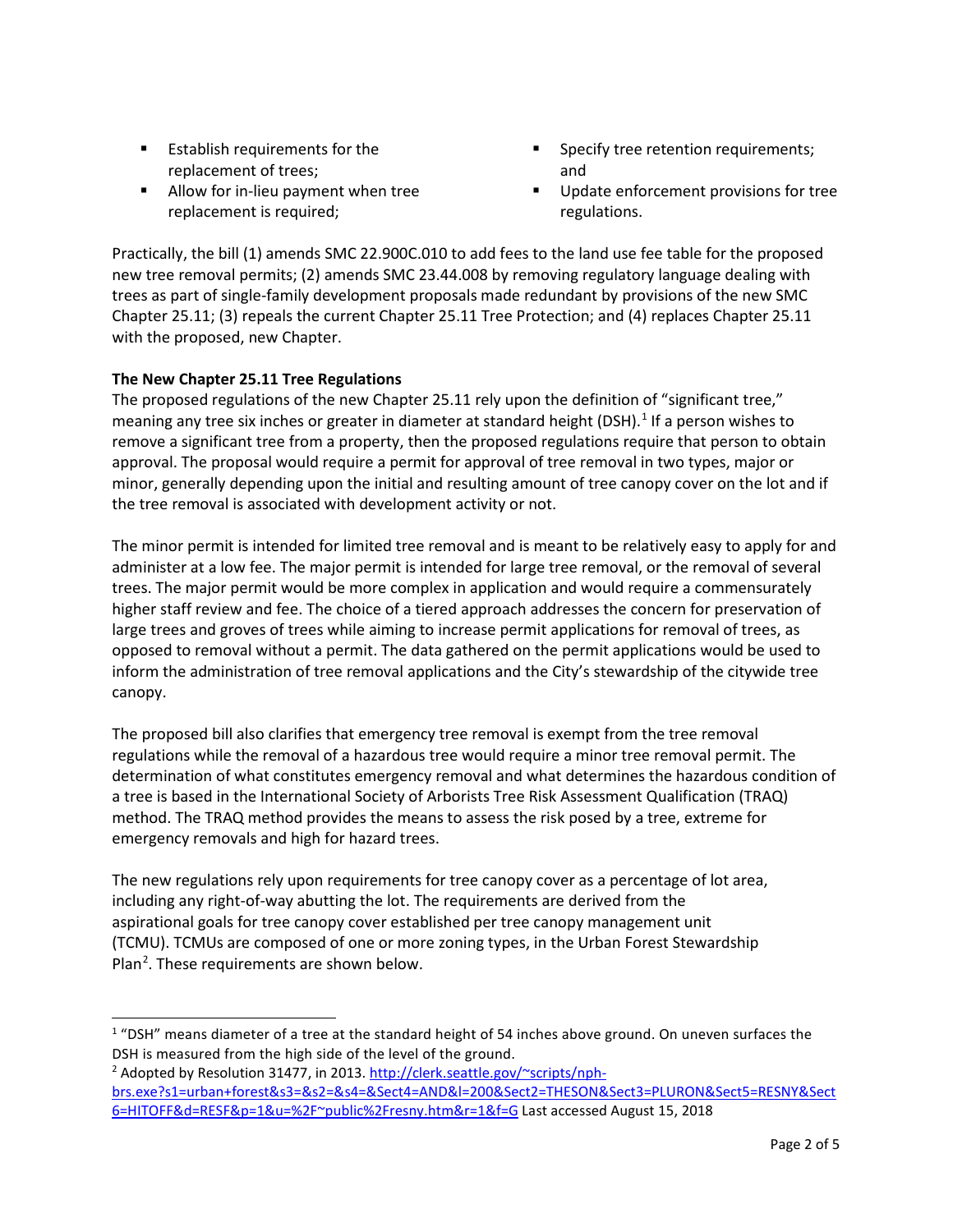| Table A for Section 25.11.080: Canopy Coverage Requirements                                 |                                                           |  |
|---------------------------------------------------------------------------------------------|-----------------------------------------------------------|--|
| Tree Canopy Management Unit                                                                 | Minimum Tree Canopy<br>Cover as Percentage of<br>Lot Area |  |
| Single-family Residential: Residential<br>Small Lot and Residential, Single Family<br>zones | 33%                                                       |  |
| Multi-family Residential: Multi-family<br>and Residential-Commercial zones                  | 20%                                                       |  |
| Commercial/Mixed Use: Commercial<br>and Seattle Mixed zones                                 | 15%                                                       |  |
| Downtown: Downtown zones                                                                    | 12%                                                       |  |
| Industrial: Industrial zones                                                                | 10%                                                       |  |
| Institutional: Major Institution Overlay<br><b>Districts</b>                                | 20%                                                       |  |

## *A minor significant tree removal permit* may be approved if:

- 1. The resulting tree canopy cover of the lot after tree removal will be equal to or greater than the tree canopy cover requirements;
- 2. The significant tree removal is for a hazardous tree; or
- 3. For lots within which the proposed significant tree removal is not associated with development activity and the existing tree canopy cover is less than the tree canopy cover requirements before the proposed tree removal, SDCI's arborist approves tree replacement plan that, at a minimum:
	- a. meets the applicable tree canopy cover requirement through on-site planting for property within the Single-Family Residential TCMU or through on-site planting, off-site planting, or through the fee-in-lieu payment for the tree canopy management units other than Single-Family Residential TCMU; or
	- b. specifies tree planting onsite that will result in twice the existing tree canopy cover area provided by the trees proposed for removal.

## *A major significant tree removal permit* may be approved if:

The proposed significant tree removal is associated with development activity and the tree canopy cover of the lot after the proposed tree removal would be less than the tree canopy cover requirements, and if SDCI's arborist approves a tree replacement plan that at a minimum meets the applicable tree canopy cover requirement through:

- 1. on-site planting for property within the Single-Family Residential TCMU; or
- 2. on-site planting, off-site planting, or through the fee-in-lieu payment for the tree canopy management units other than Single-Family Residential TCMU.

To reiterate, the removal of any significant tree would require approval. This is a change from no requirement for approval to remove trees in the current Chapter 25.11.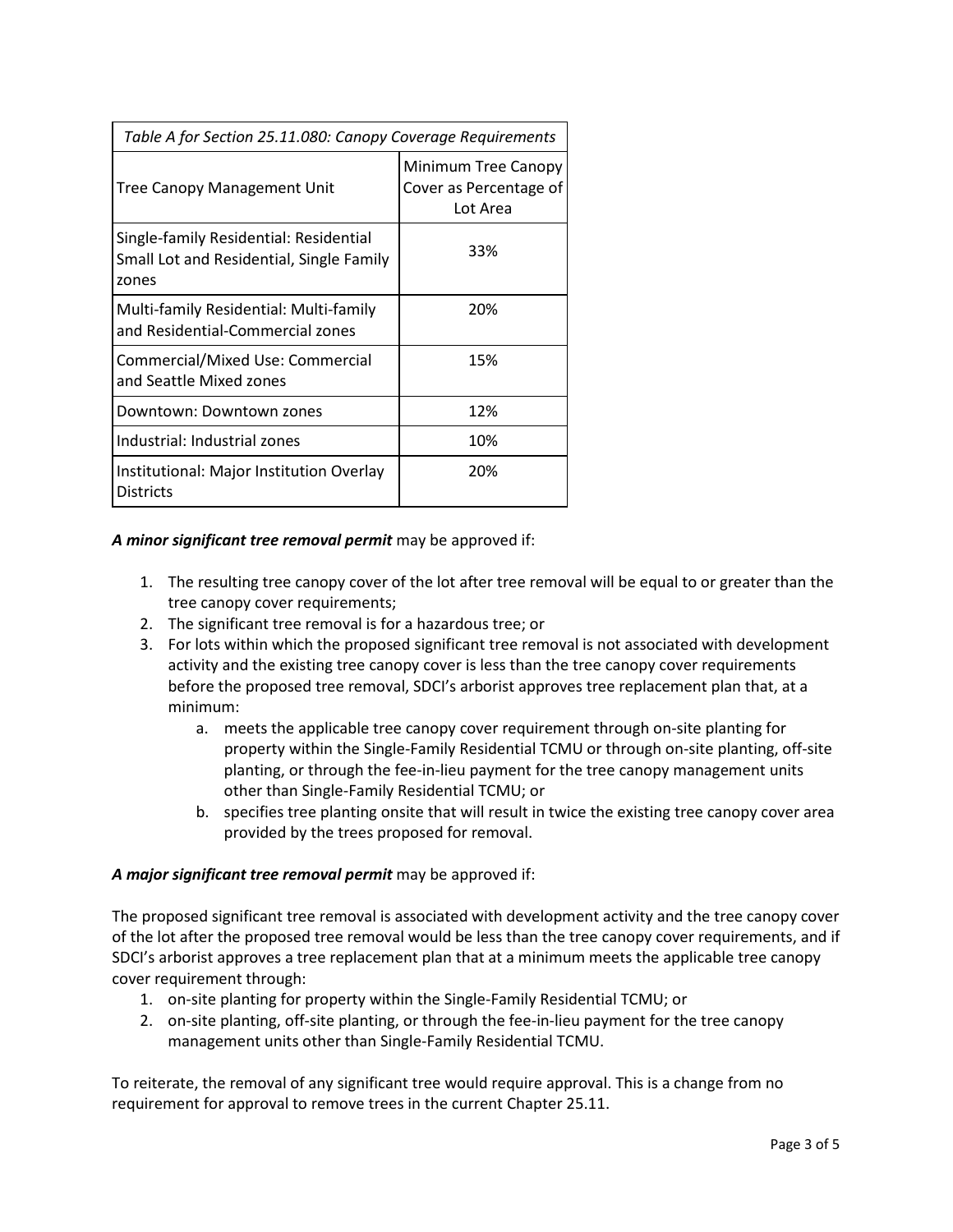The new legislation generally lowers the threshold for mitigation of tree removal from exceptional trees to significant trees. Property owners who would remove a significant tree as part of development would be required to plant enough trees to meet the canopy coverage threshold for the TCMU.

Outside of development, the approval for removal of one or more significant trees from a lot with less tree canopy than required per TCMU would require planting enough trees to meet the canopy coverage threshold or planting to double the canopy lost with removal of the trees. As part of development or not, the approval for removal of one or more significant trees from a lot resulting in canopy greater than or equal to the standard would not require tree planting.

When planting would be required, it would be allowed onsite for single-family residential TCMUs and onsite or offsite for lots in all other TCMUs. Payment in lieu of planting would also be an option for lots in all other TCMUs other than single-family residential. The payments made in-lieu of planting would be to the SDCI Tree Replacement Fund to be used for planting trees in Seattle.

The existing tree code allows the removal up to three trees, six inches or greater in diameter at breast height (equivalent to DSH) in any one-year period on lots in Lowrise, Midrise, and Commercial zones or on lots 5,000 square feet or greater in a Single-family or Residential Small Lot zones, except when the tree removal is part of an approved development project (SMC 25.11.040.B). The proposed code does not set a limit for tree removal by the number of trees per time period for any zone.

The current code does allow flexibility in development standards related to different zones in exchange for protecting and maintaining exceptional trees or trees two feet in diameter or larger. The proposal would similarly allow flexibility in development standards to encourage retaining trees on development sites.

The proposal establishes a method to determine the current tree canopy cover of a lot and a method to determine the tree canopy cover of a lot as result of the removal of significant trees. Knowing the current and resulting tree canopy cover, expressed as percentage of the lot area, including the area of any right-of-way adjacent to the lot, allows an applicant for tree removal approval to select the appropriate type of tree permit and to calculate any necessary mitigation for tree removal.

The proposed bill includes other important provisions necessary to administer the regulations, including:

- **Application requirements;**
- Timing for compliance;
- **EXEC** Acknowledgement of the tree regulations any person involved in, tree removal, development activity, or land clearing operations;
- **Specifications for trees eligible for use** in required planting;
- Requirements for onsite and off-site planting;
- **Protection of trees, vegetation and soils** during construction;
- **Regulation of trees in Major Institution** Overlay Districts; and
- **Enforcement and penalties.**

## **Issues for Ongoing Consideration**

In developing the proposal, the Committee has heard about a number of issues that could be addressed in the proposal or through other legislative means, such as budget legislation. Some of those issues are identified and discussed below.